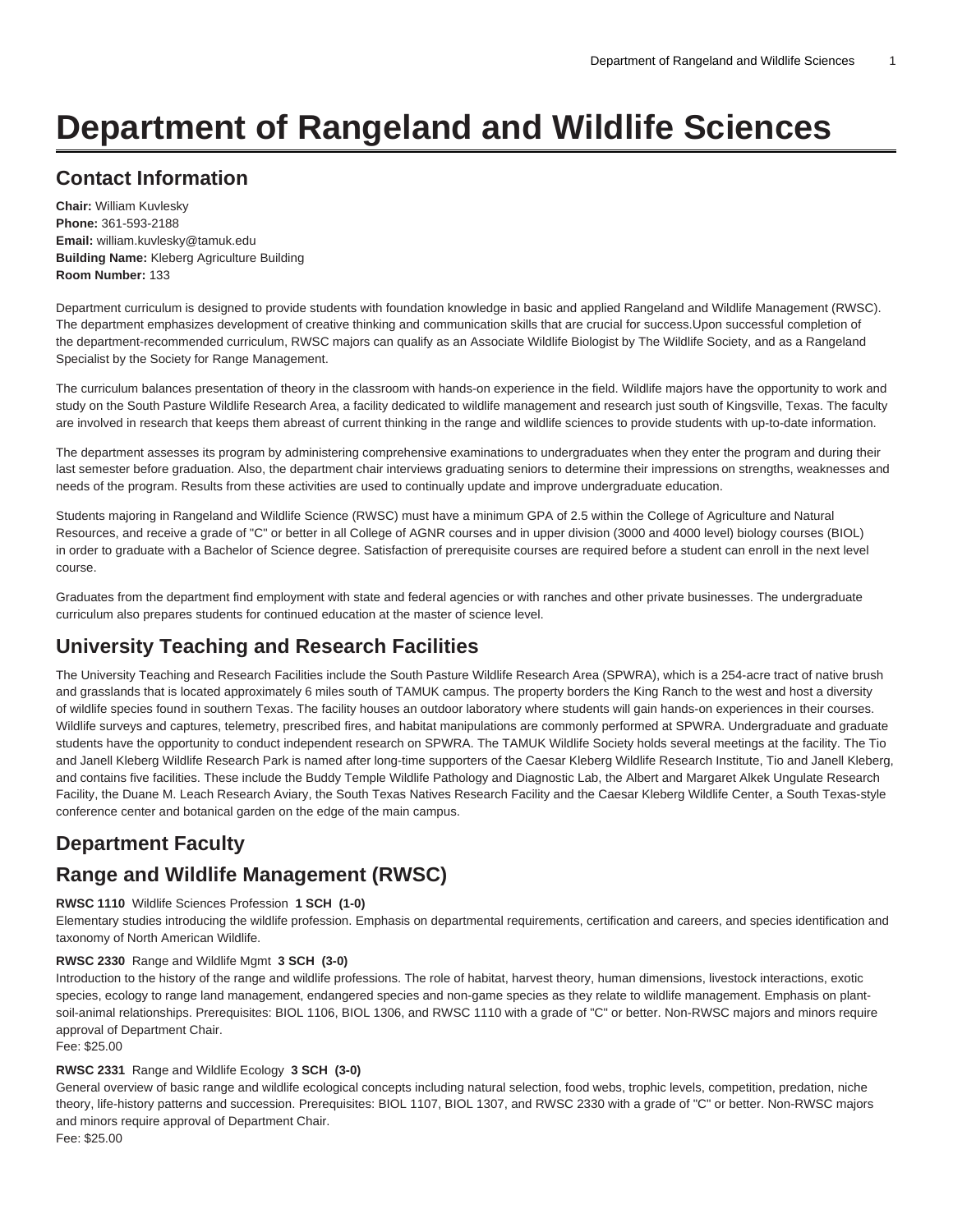#### **RWSC 3310** Wildlife Mgmt Techniques **3 SCH (2-2)**

Field and laboratory techniques used in wildlife management and research: aging, sexing, marking, capture, monitoring, disease surveys, food habitats and nutrition analyses, habitat assessment and population estimation. Prerequisites: BIOL 1107, BIOL 1307, and RWSC 2330 with a grade of "C" or better, and junior standing, or instructor consent. Non-RWSC majors and minors require approval from Department Chair. Fee: \$25.00

#### **RWSC 3328** Rangeland Plants **3 SCH (2-2)**

Basic rangeland plant physiology and morphology, plant community function and structure, and plant community response to disturbance. Identification and taxonomy of range grasses, forbs and shrubs; areas of adaptation, utilization and economic importance. Emphasis on the range plants of Texas. Prerequisites: RWSC 2331 with a grade of "C" or better and junior standing. Non-RWSC majors and minors require approval of Department Chair. Fee: \$25.00

#### **RWSC 3350** Art Desn Wildlife Photo **3 SCH (2-4)**

Learn about powerful image making from cave paintings through the American Civil War to the moon landing and beyond. The art perspective will be applied by the study to visually document wildlife and their ecology in the field and the laboratory. Emphasis on DSLR cameras, lenses, choosing and using perspective, lighting and related aspects of photographic skills, camera controls to enhance creativity, and learning how to incorporate compositional elements. Prerequisite: None. Course does not count toward RWSC major or minor. Certification in wildlife photography can be obtained by successful completion of 4 of the 5 wildlife photography courses.

Fee: \$25.00

#### **RWSC 3351** Adv. Digital Wildlife Photo **3 SCH (2-4)**

Emphasis on the development of improved technical, creative, and compositional wildlife photographic skills. Topics include use of lenses for creativity and the effects of light, color, and design in detail. Principles of creativity, craftsmanship, and applied photographic theory will be used to support technical applications. Prerequisite: RWSC 3350. Course does not count toward RWSC major or minor. Certification in wildlife photography can be obtained by successful completion of 4 of the 5 wildlife photography courses.

#### Fee: \$25.00

#### **RWSC 3352** Macro Wildlife Photo **3 SCH (2-4)**

Topics covered include technology, equipment, techniques, and the art of close-up and macro photography. It will illustrate the procedures and equipment to make images at-or near life size or larger of various subjects from small plants, animals, and habitats. Prerequisite: RWSC 3350. Course does not count toward RWSC major or minor. Certification in wildlife photography can be obtained by successful completion of 4 of the 5 wildlife photography courses.

Fee: \$25.00

#### **RWSC 3353** Wildlife Photographic Tech. **3 SCH (2-4)**

Examines the technology, equipment, techniques, and the art of flash and alternative light sources for digital photography. Prerequisite: RWSC 3350. Course does not count toward RWSC major or minor. Certification in wildlife photography can be obtained by successful completion of 4 of the 5 wildlife photography courses.

Fee: \$25.00

#### **RWSC 3354** Comm Publ Wildlife Photo **3 SCH (2-4)**

Learn how to better manage your photographs for publication and tell your wildlife or environmental story to the masses. Students will learn the use of computer software processing to improve digital wildlife images and to better prepare images for printing, publication and further distribution of their images. Students will learn how to use software packages of Lightroom and Photoshop. Prerequisite: None. Course does not count towards RWSC major and minor. Certification in wildlife photography can be obtained by successful completion of 4 of the 5 wildlife photography courses. Fee: \$25.00

#### **RWSC 3355** Wildlife Photographic Tech II **3 SCH (2-4)**

This course will combine many cumulative studied wildlife photography skills and methods useful into a faculty-monitored, independent study project. Students will design their project and, with the approval of faculty, explore various subjects in each of the various assignments designed to develop methods to reveal a subject's characteristics in various scientific applications. The course will expose students to the processes required to produce scientific research as well as scientific posters. The final objective will be to produce a pee-reviewed wildlife photographic article and presentation at the end of the semester. Prerequisites: RSWC 3350, RWSC 3351, RWSC 3352, RWSC 3353, and RWSC 3354. Course does not count toward RWSC major or minor. Minor in wildlife photography with 18 credit hours in wildlife photography courses.

#### **RWSC 3380** Rangeland Improvements **3 SCH (3-0)**

Range improvement techniques, practices and expected results in various situations. Improvements in plant genetics, morphology, and physiology using various range techniques will be emphasized. Desirability, including economics, of selected range improvements. Prerequisite: RWSC 2331 with a grade of "C" or better. Non-RWSC majors and minors require approval of Department Chair. Fee: \$25.00

#### **RWSC 3385** Wildlife Policy Law & PR (WI) **3 SCH (2-2)**

Legislation, administration, public relations and biopolitics as they relate to range and wildlife management. Prerequisite: RWSC 2331 with a grade of "C" or better. Non-RWSC majors and minors require approval of Department Chair.

Fee: \$25.00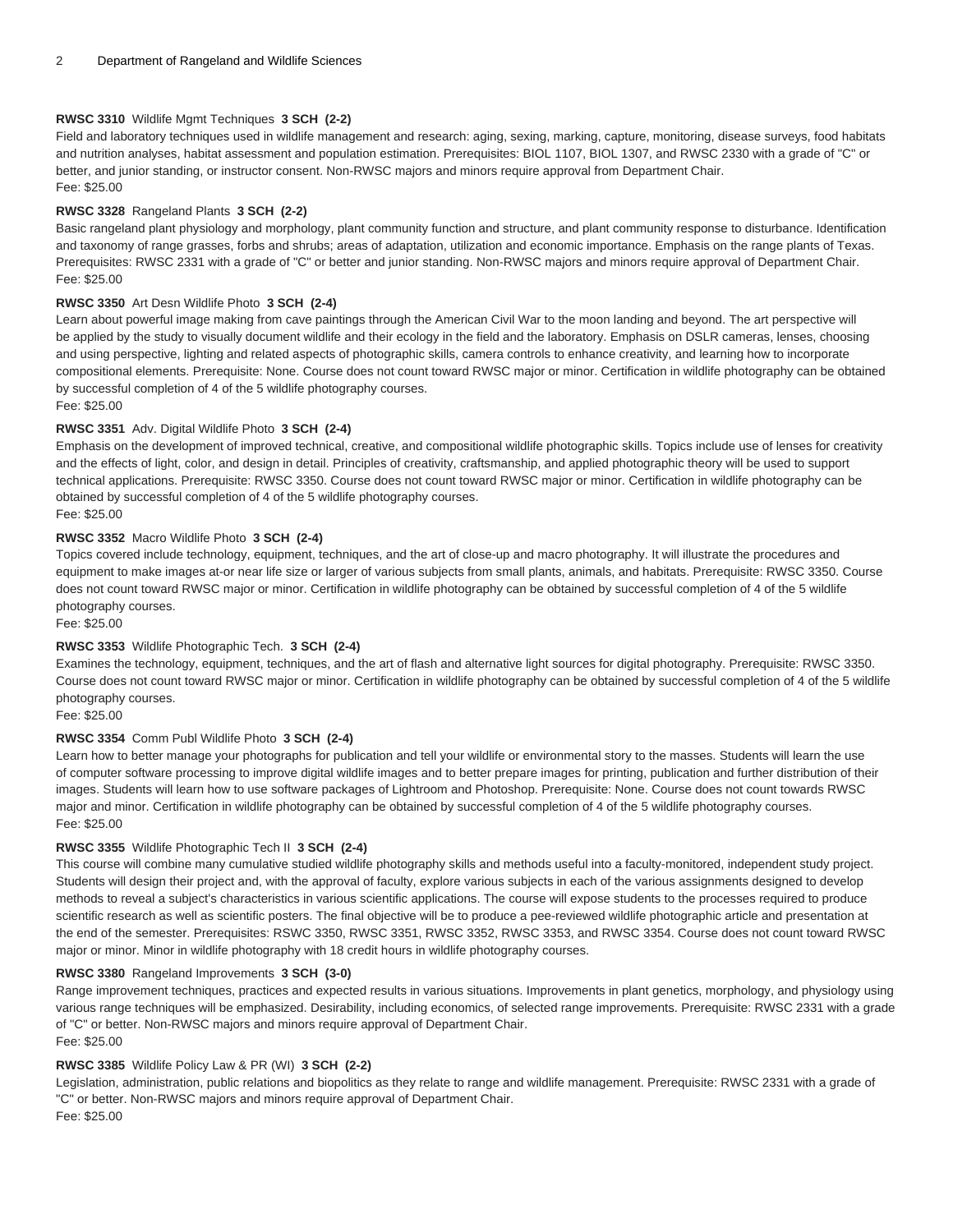#### **RWSC 3390** Spec Tops in Range and Nat Res **3 SCH (2-2)**

Selected topics not currently available in existing courses. May be repeated once under different topic. Prerequisites: RWSC 2331 with a grade of "C" or better and junior standing. Non-RWSC majors and minors require approval of Department Chair.

#### **RWSC 3995** Internship **1-9 SCH (1-9)**

Supervised and planned work experience under college guidelines in an agriculture enterprise or agency setting. Practical application of knowledge and skills of major subject area without classroom consultation, but with formal evaluation. May be repeated for a maximum of nine semester hours toward degree; may not count toward minor. Prerequisite: RWSC 2331; approval of department chair.

#### **RWSC 4171** Wildlife Capstone Seminar **1 SCH (1-0)**

Holistic knowledge of wildlife management principles and practices. Prerequisite: senior standing in graduating semester or department chair approval.

#### **RWSC 4319** Methods in Rangeland Ecol **3 SCH (2-2)**

Methods of vegetation sampling and community analysis, range condition and trend analysis, estimating stocking rates, wildlife habitat evaluation, use of expert systems. Prerequisites: RWSC 3328 and ANSC 4308 with a grade of "C" or better. Non-RWSC majors and minors require approval of Department Chair.

Fee: \$30.00

#### **RWSC 4320** Prescribed Burning **3 SCH (2-2)**

Science and art of prescribed burning; review science and ecology concepts basic to prescribed burning and discuss management aspects such as firing techniques, fire weather, fireline safety and smoke management. Effects of fire on plant genetics, morphology, and physiology. Prerequisites: RWSC 2331 and RWSC 3310 with a grade of "C" or better, and junior standing. Non-RWSC majors and minors require approval of Department Chair. Fee: \$25.00

#### **RWSC 4325** Grazing Management & Nutrition **3 SCH (3-0)**

Physiological processes, morphological development, nutritional qualities and palatability of range plants as a basis for grazing management strategies for domestic and wild animals. Prerequisites: RWSC 3310, RWSC 3328, RWSC 3380 or RWSC 4320 with a grade of "C" or better. Non-RWSC majors and minors require approval of Department Chair.

Fee: \$25.00

#### **RWSC 4370** Ecology & Mgmt of Game Birds **3 SCH (2-2)**

Life-history characteristics, population dynamics, population monitoring, harvest management and habitat management of North American game birds. Prerequisite: consent of instructor.

Fee: \$25.00

#### **RWSC 4380** Waterfowl and Wetlands **3 SCH (3-0)**

The ecology and management of North American waterfowl and wetlands. Topics include unique breeding ecology, migration strategies, and management of waterfowl; characteristics of wetlands, wetland classification, biological adaptations to wetlands, wetland management, the functional roles of wetlands and their importance to wildlife. Prerequisites: RWSC 2331, RWSC 3310 with a grade of "C" or better, and junior standing. Non-RWSC majors and minors require approval of Department Chair.

Fee: \$25.00

#### **RWSC 4382** Large Mammal Eco and Managemnt **3 SCH (2-2)**

Methods and techniques of managing and evaluating the habitat and requirements of major North American large mammals. Weekend field trips. Prerequisites: RWSC 2331, RWSC 3310 with a grade of "C" or better and junior standing. Non-RWSC majors and minors require approval of Department Chair

Fee: \$25.00

#### **RWSC 4383** Ecol of Arid and Semiarid Land **3 SCH (3-0)**

Ecological principles of arid and semiarid land ecosystems are introduced. These principles are used to illustrate consequences of deliberate and unintentional human actions on arid and semiarid environments. Prerequisites: RWSC 2331 and RWSC 3310 with a grade of "C" or better, and junior standing. Non-RWSC majors and minors require approval of Department Chair.

Fee: \$25.00

#### **RWSC 4385** Human Wildlife Conflict Res **3 SCH (3-0)**

Beliefs, attitudes, and behaviors relative to wildlife and wildlife conflicts are examined in the context of natural resource planning, decision-making and actions. Introduction to theory and practice of assessing and controlling human-wildlife conflicts. Prerequisites: RWSC 2331 with a grade of "C" or better and junior standing. Non-RWSC majors and minors require approval of Department Chair. Fee: \$25.00

#### **RWSC 4387** Landscape Ecology **3 SCH (3-0)**

Basic understanding and practical applications of landscape ecology. Relationships between spatial patterns and processes, and methods to evaluate the use of ecological, biological, and agricultural knowledge, understanding, and techniques that address landscape level processes. Prerequisites: GEOG 2472, RWSC 2331, and junior standing. Non-RWSC majors and minors require approval of Department Chair. Fee: \$25.00